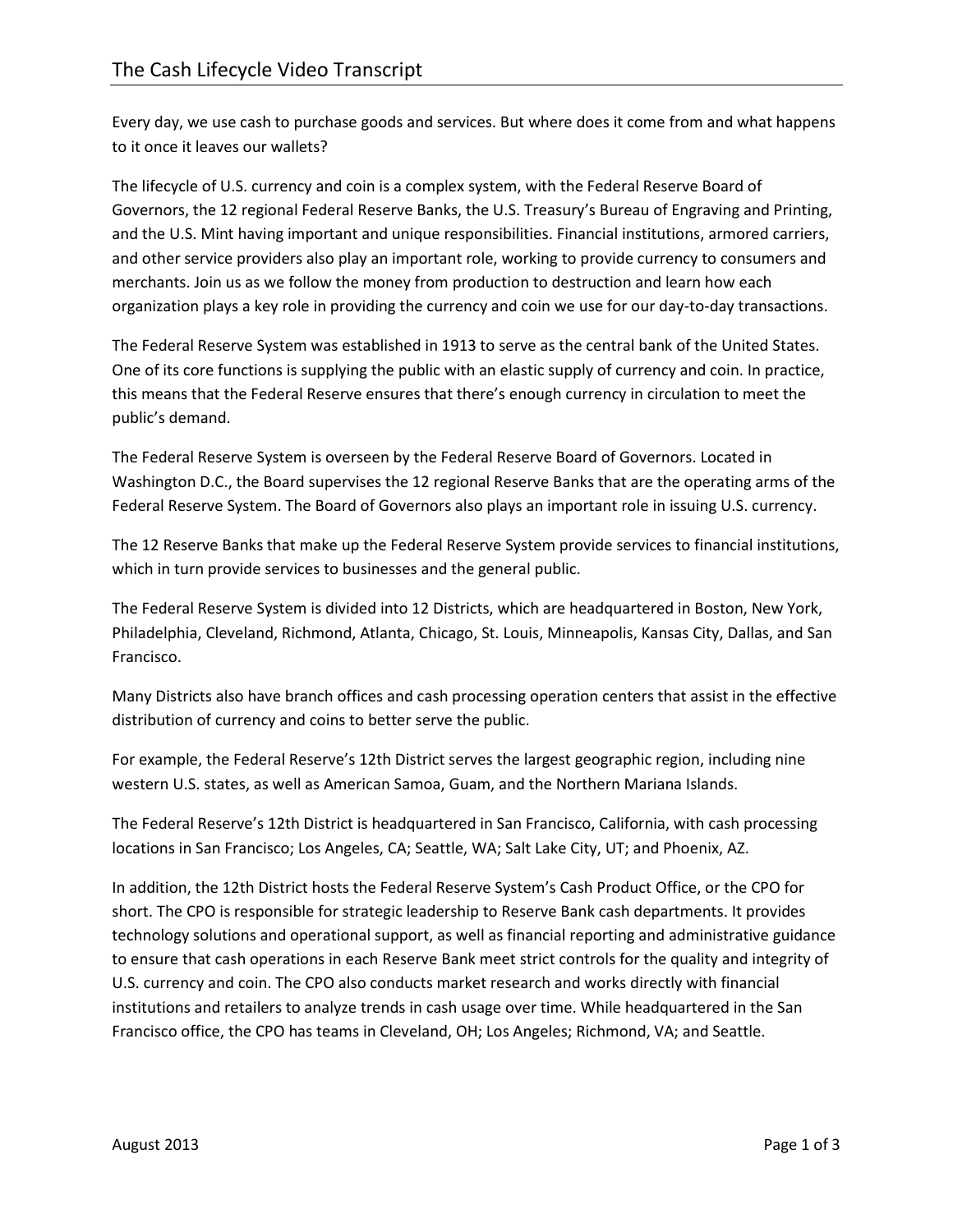It is the responsibility of the Federal Reserve to process and distribute coin and currency to financial institutions. However, two agencies in the U.S. Department of the Treasury actually produce our nation's supply of currency and coin.

Currency is printed by the Bureau of Engraving and Printing, and coins are produced by the U.S. Mint.

Each year, the Federal Reserve Board of Governors determines the number of new Federal Reserve notes that are needed and submits a print order to the Bureau of Engraving and Printing. The order reflects the Federal Reserve's estimate of the amount of currency that the public will need in the upcoming year.

The Bureau of Engraving and Printing manufactures the currency notes at its facilities in Washington, DC, and Fort Worth, Texas.

Like the Bureau of Engraving and Printing, the U.S. Mint is part of the Department of the Treasury. The Mint is headquartered in Washington, D.C., with coin production facilities in Philadelphia and Denver.

The Mint typically produces about 7 billion coins for circulation per year. Ninety percent of the Mint's production is in the circulating coins that we use regularly, such as the penny, nickel, dime, quarter, halfdollar, and dollar coins. They also produce limited edition, commemorative coins to honor a person, place, or event, and these coins can be purchased directly from the U.S. Mint's website.

The Bureau of Engraving and Printing and U.S. Mint ship new currency and coin to the Federal Reserve Banks. New coins are shipped in bulk bags, and new currency is shipped in distinctive colored packages, called "cashpaks."

When financial institutions, such as commercial banks, credit unions, and savings & loans, need currency for their customers, they can place an order with their local Federal Reserve Bank, which in turn supplies the requested currency using a mix of recirculated currency and coin along with new currency and coin.

Financial institutions manage the day-to-day transactions with the public by supplying currency and coin to their customers and accepting deposits. During its time in circulation, a single note can move back and forth between you, a store, restaurant, bank, and the Federal Reserve many times.

When a commercial bank has more currency or coin than it needs, it can deposit the surplus with its local Federal Reserve Bank.

Commercial banks coordinate with armored carriers to deliver their deposits and pick-up their orders with the Federal Reserve.

When deposits are returned to the Federal Reserve, they are processed on machines that count, sort, and repackage the currency for recirculation with the next order. The currency sorting machines are able to determine whether a note is genuine. If it is genuine, then it is packaged for reuse in a future order.